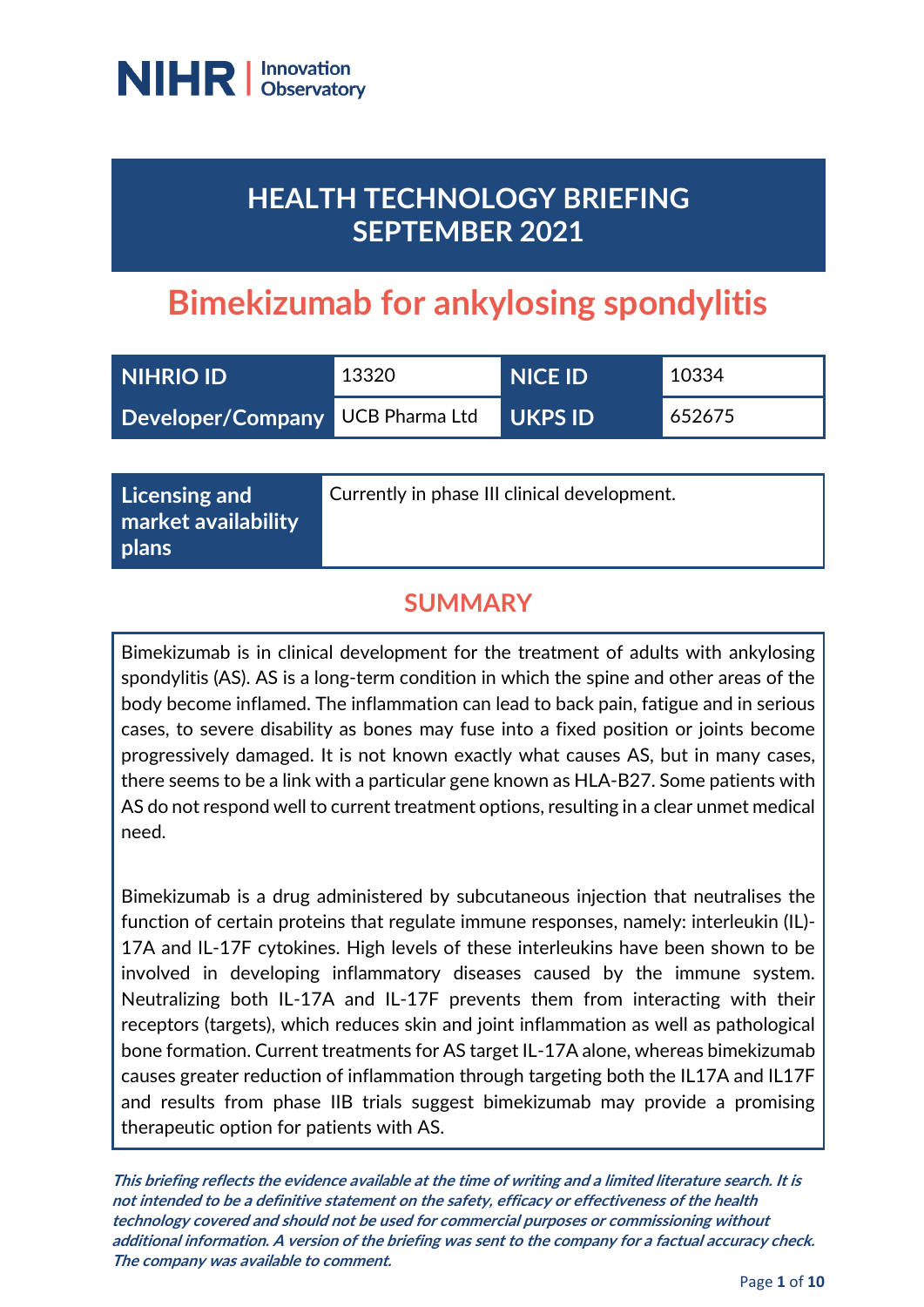### **PROPOSED INDICATION**

Adult patients with ankylosing spondylitis. $^{\rm 1}$ 

### **TECHNOLOGY**

#### **DESCRIPTION**

Bimekizumab (BKZ,UCB4940) is an investigational novel humanised monoclonal IgG1 antibody that potently and selectively neutralizes both IL-17A and IL-17F, two key cytokines driving inflammatory processes. IL-17A and IL-17F have similar pro-inflammatory functions and independently cooperate with other inflammatory mediators to drive chronic inflammation and damage across multiple tissues. Dual neutralization of both IL-17A and IL-17F may provide a new targeted approach for the treatment of immune-mediated inflammatory diseases. Preclinical results in disease-relevant cells have shown that neutralising IL-17F in addition to IL-17A reduces skin and joint inflammation, as well as pathological bone formation to an extent greater than inhibition of IL-17A alone.<sup>2</sup>

In the phase III trial, NCT03928743, patients were randomized 1:1 to 160 mg every 4 weeks or placebo for 16 weeks (double blind period). After 16 weeks all patients were switched to bimekizumab 160 mg every 4 weeks for 36 further weeks (52 weeks follow-up). Patients in NCT03928743 may continue on treatment beyond 52 weeks by enrolling in the open label extension study, NCT04436640.<sup>3</sup>

#### **INNOVATION AND/OR ADVANTAGES**

Current NICE recommended treatments for AS include the use of secukinumab and ixekizumab, which target IL-17A, only if the patient has responded inadequately to conventional therapy (NSAIDS or TNF-ɑ inhibitors).<sup>4</sup>

Bimekizumab targets both the IL17A and IL17F, which results in greater reduction of inflammation than inhibition of IL17A alone.<sup>5</sup> Results from phase IIB trials suggest bimekizumab may provide a promising therapeutic option for patients with AS. Bimekizumab treatment resulted in rapid and sustained improvements across multiple outcomes of disease activity, QoL and function.<sup>6</sup>

#### **DEVELOPMENT STATUS AND/OR REGULATORY DESIGNATIONS**

Bimekizumab (Bimzelx) has a marketing authorisation for plaque psoriasis in both the UK and  $EU.<sup>7</sup>$ 

The most common side effects with bimekizumab are upper respiratory tract infections (nose and throat infection), which may affect more than 1 in 10 people, and oral candidiasis (thrush, a fungal infection in the mouth or throat).<sup>8</sup>

Bimekizumab is in phase III clinical development for psoriatic arthritis, hidradenitis suppurativa and non-radiographic axial spondyloarthritis. $\rm ^9$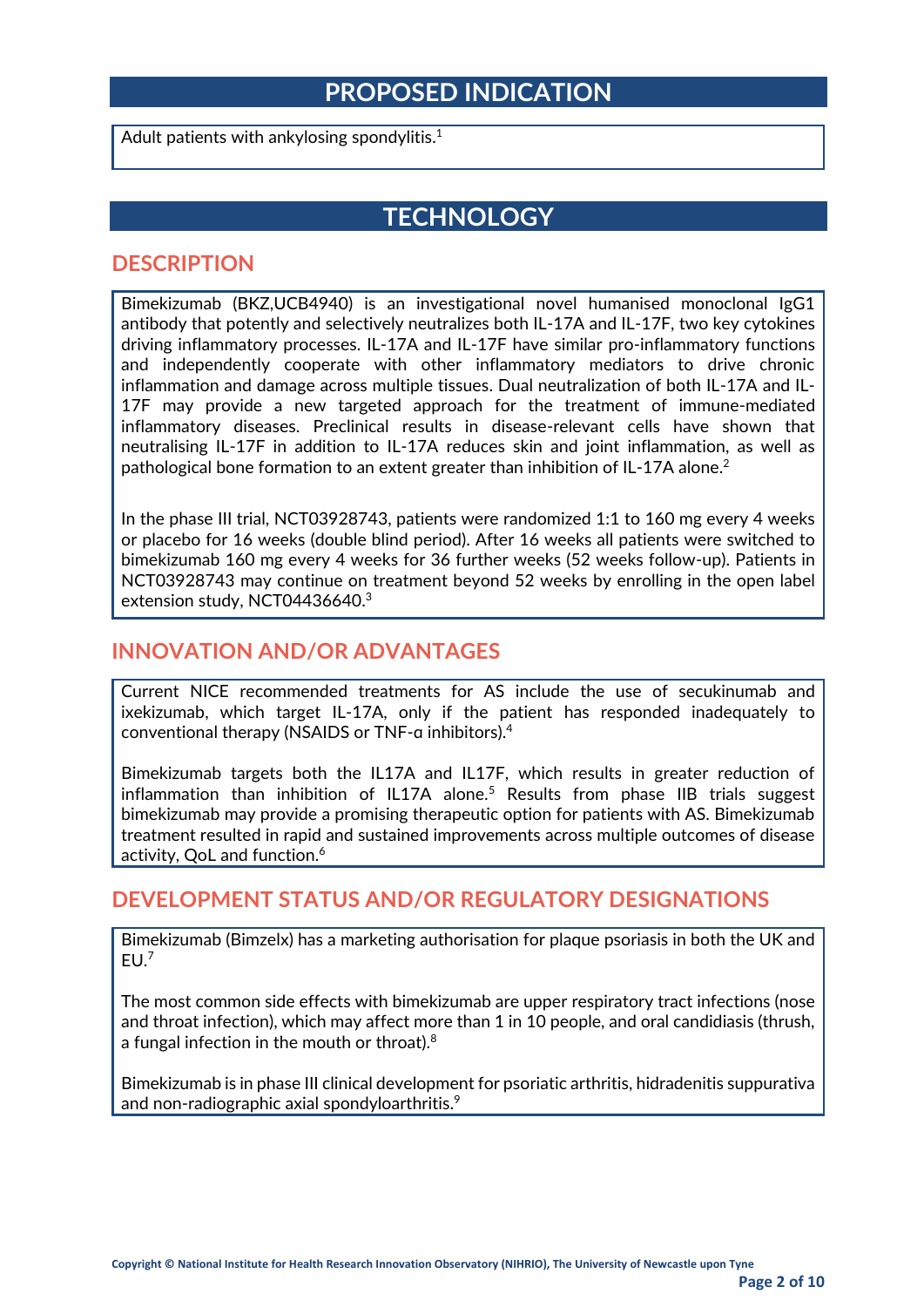### **PATIENT GROUP**

#### **DISEASE BACKGROUND**

AS is a rheumatological autoimmune disease that may be axial, affecting sacroiliac joints and spine, or peripheral. It not only affects joints but also soft tissues such as tendons and ligaments. There are extra-articular manifestations such as anterior uveitis, psoriasis, and inflammatory bowel disease. $^{10}$  In more advanced cases, this inflammation can lead to fibrosis and calcification, resulting in the loss of flexibility and the fusion of the spine, resembling "bamboo" with an immobile position. 11

AS is around twice as common in men as women. It most often begins between 20 and 30 years of age.<sup>10</sup> While the cause of AS remains unclear, it is thought to be an interplay of genetic and environmental factors. The prevalence of AS has a clear correlation with the human leukocyte antigen (HLA)-B27 positive rate in specific populations. Studies have revealed that in HLAB27-positive populations, the prevalence rate of AS is approximately 5%–6%. Microbial infection can act as a triggering factor of the host innate immune system and AS development.<sup>11</sup>

The symptoms of AS usually develop slowly over several months or years. The symptoms may come and go, and improve or get worse, over many years. The main clinical manifestations include chronic back pain and progressive spinal rigidity as well as inflammation of the hips, shoulders, peripheral joints and fingers/toes, arthritis, enthesitis (inflammation of the tendons and ligaments) and fatigue. $^{\rm 11,12}$ 

#### **CLINICAL NEED AND BURDEN OF DISEASE**

In line with previous NICE technology appraisals, the company estimates the UK patient population range to be between 238 and 500 per 100,000. 13,14 Approximately 1 out of every 10 people with AS have a severe form of the disease and may become quite disabled over time.<sup>15</sup> About a third of people with AS may be unable to work altogether, and a further 15% report some changes to their working lives.<sup>16</sup>

Hospital Episode Statistics show that in 2019-20 there were 3,892 Finished Consultant Episodes (FCE), 3,822 admissions and 1,406 FCE bed days with the primary diagnosis AS (ICD10 code M45) in England.<sup>17</sup> In 2020, there were 21 deaths with AS as the underlying cause of death (ICD10 code M45) in England and Wales.<sup>18</sup>

### **PATIENT TREATMENT PATHWAY**

#### **TREATMENT PATHWAY**

There is no cure for AS, but treatment is available to help relieve the symptoms.<sup>19</sup> Conventional therapy for AS includes NSAIDs and physiotherapy.<sup>20</sup> NSAIDs are first line treatment but different painkillers such as paracetamol or codeine may be recommended if NSAIDs are not suitable.<sup>19</sup> Biological DMARDs, which includes TNF-alpha inhibitors, are typically used when the disease has not responded adequately to conventional therapy.<sup>20</sup> Interleukin 17 inhibitors are also licenced by MHRA and approved by NICE for treating AS. Corticosteroids have a powerful anti-inflammatory effect and can be taken as tablets or injections by people with AS. Joint replacement surgery may be recommended to improve pain and movement in the affected joint if the joint has become severely damaged. Regular follow up is recommend as symptoms tend to come and go. $^{19}$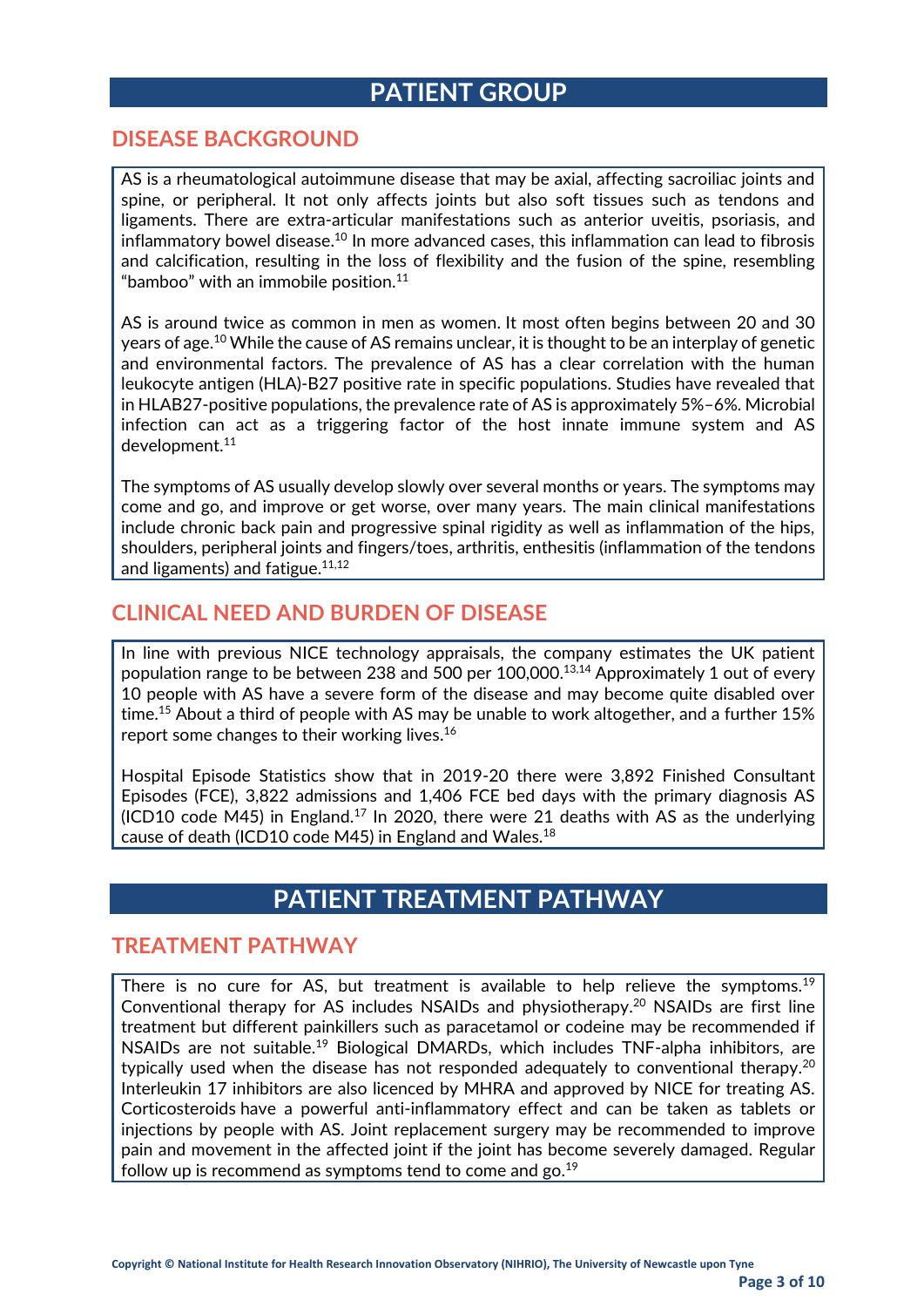#### **CURRENT TREATMENT OPTIONS**

Biological disease-modifying antirheumatic drugs which are recommended for the treatment of severe AS in adults whose disease has responded inadequately to, or who cannot tolerate NSAIDs, include:<sup>21</sup>

- Adalimumab
- Certolizumab pegol
- Etanercept
- Golimumab
- Infliximab

Secukinumab is recommended as an option for treating active AS in adults whose disease has responded inadequately to conventional therapy (NSAIDs or TNF-alpha inhibitors).<sup>21</sup>

Ixekizumab is recommended as an option for treating active AS that is not controlled well enough with conventional therapy, or active non-radiographic axial spondyloarthritis with objective signs of inflammation only if tumour necrosis factor (TNF)-alpha inhibitors are not suitable or do not control the condition well enough.<sup>4</sup>

### **PLACE OF TECHNOLOGY**

If licensed, bimekizumab will provide an additional targeted treatment option for adults with AS.

**CLINICAL TRIAL INFORMATION**

|                     | CLINICAL TRIAL INFORMATION                                                                                                                                                                                                                                                                                                                                                                      |                                                                                                                                                                                                                                                                                                                                                                                                                                                                                                     |
|---------------------|-------------------------------------------------------------------------------------------------------------------------------------------------------------------------------------------------------------------------------------------------------------------------------------------------------------------------------------------------------------------------------------------------|-----------------------------------------------------------------------------------------------------------------------------------------------------------------------------------------------------------------------------------------------------------------------------------------------------------------------------------------------------------------------------------------------------------------------------------------------------------------------------------------------------|
| <b>Trial</b>        | BE MOBILE 2; NCT03928743,<br>2017-003065-95; A Phase<br>3.<br>Multicenter, Randomized, Double-<br>Blind, Placebo-Controlled Study<br>Evaluating the Efficacy and Safety<br>of Bimekizumab in Subjects With<br><b>Active Ankylosing Spondylitis</b><br><b>Phase III - Ongoing</b><br>Location(s): 9 EU countries, UK,<br>USA, Turkey, Japan and China<br>Primary completion date: August<br>2021 | MOVING; NCT04436640, 2019-<br>BE<br>004163-47; A Multicenter, Open-<br>Label Extension Study to Assess the<br>Long-Term Safety, Tolerability, and<br>of Bimekizumab in<br>Efficacy<br>the Treatment of Study Participants<br>With Active Axial Spondyloarthritis,<br>Ankylosing<br>Spondylitis,<br>and Nonradiographic Axial Spondyloar<br>thritis<br><b>Phase III - Enrolling by invitation</b><br>Location(s): 9 EU countries, UK, USA,<br>Turkey and Japan<br>Primary completion date: July 2024 |
| <b>Trial design</b> | Randomised, parallel assignment,<br>placebo-controlled,<br>quadruple<br>masked.                                                                                                                                                                                                                                                                                                                 | Open label, single group assignment                                                                                                                                                                                                                                                                                                                                                                                                                                                                 |
| Population          | N=332 (actual), Subjects with<br>ankylosing spondylitis, moderate-<br>to-severe active disease, who have<br>either failed to respond to 2<br>nonsteroidal<br>different<br>anti-<br>drugs (NSAIDs)<br>inflammatory<br>given at the maximum tolerated<br>dose for a total of 4 weeks or have<br>a history of intolerance to or a                                                                  | N=485 (planned), Study participants<br>who completed NCT03928704<br><b>or</b><br>NCT0392874; aged 18 years<br>and<br>older                                                                                                                                                                                                                                                                                                                                                                          |

#### **Page 4 of 10**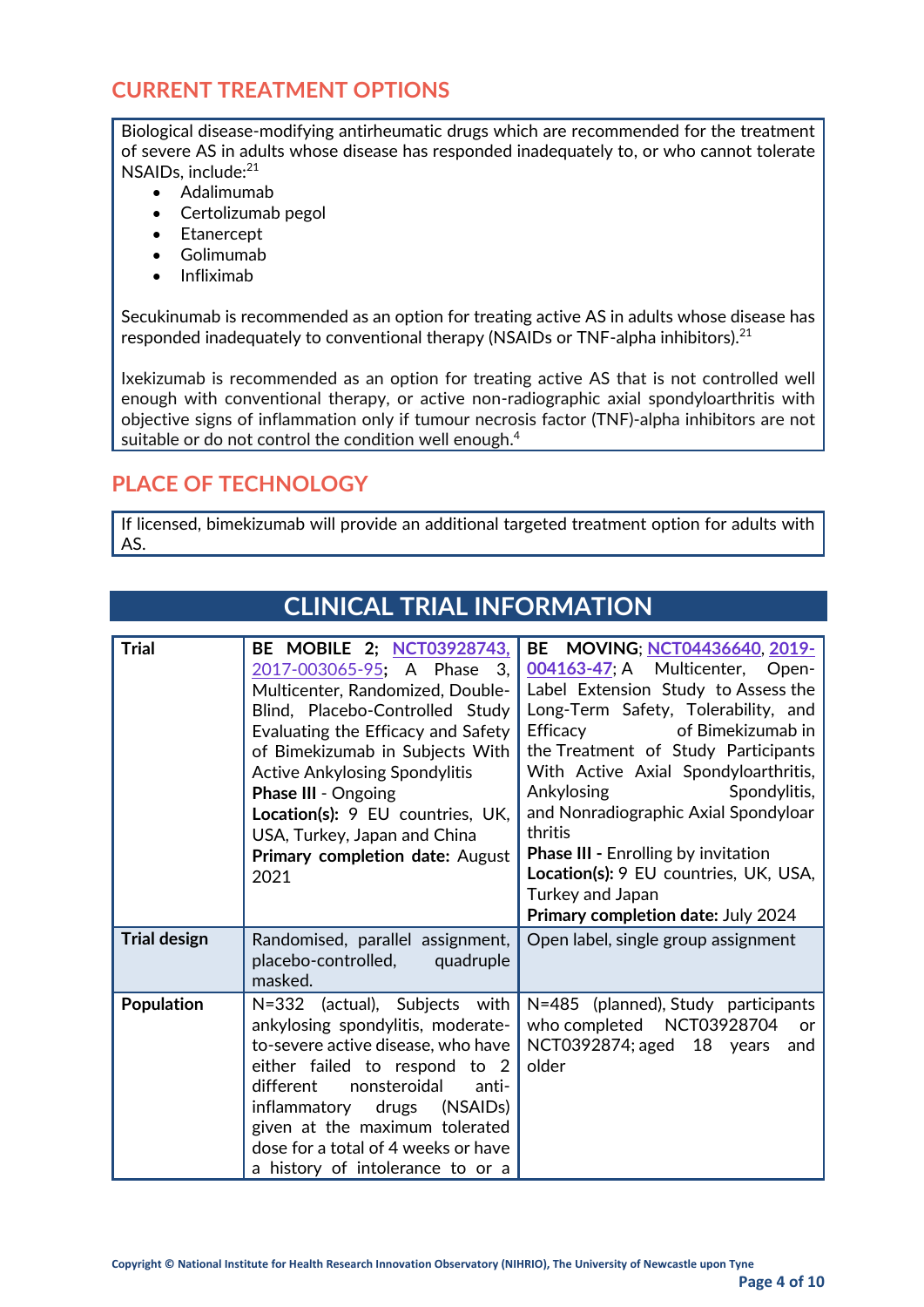|                              | <b>NSAID</b><br>contraindication<br>to<br>therapy; aged 18 years and older                                                                                                                                                            |                                                                                                                                                                                                                                                                                           |
|------------------------------|---------------------------------------------------------------------------------------------------------------------------------------------------------------------------------------------------------------------------------------|-------------------------------------------------------------------------------------------------------------------------------------------------------------------------------------------------------------------------------------------------------------------------------------------|
| Intervention(s)              | Bimekizumab, at pre-specified<br>time-points.                                                                                                                                                                                         | Bimekizumab at<br>prespecified<br>time-<br>points.                                                                                                                                                                                                                                        |
| Comparator(s)                | Placebo during the double-blind<br>treatment<br>period,<br>and<br>bimekizumab<br>the<br>during<br>maintenance period.                                                                                                                 | No comparator.                                                                                                                                                                                                                                                                            |
| Outcome(s)                   | Primary outcome measures:<br>Assessment<br>of<br>SpondyloArthritis<br>International Society 40%<br>response criteria (ASAS40)<br>response at Week 16 [Time<br>Frame: Week 16]<br>See trial record for full list of other<br>outcomes. | Primary outcome measures;<br>of<br>Percentage<br>participants<br>with<br>treatment-emergent<br>adverse events<br>(TEAEs)<br>during the study [Time<br>Frame: From Baseline (Day<br>1) until Safety Follow-Up<br>(up to Week 128)]<br>See trial record for full list of other<br>outcomes. |
| <b>Results</b><br>(efficacy) |                                                                                                                                                                                                                                       |                                                                                                                                                                                                                                                                                           |
| <b>Results</b><br>(safety)   |                                                                                                                                                                                                                                       |                                                                                                                                                                                                                                                                                           |

| <b>Trial</b>        | <b>BE AGILE; NCT02963506, 2016-</b><br>001102-42; A Multicenter, Phase<br>2B, Randomized, Double-Blind,<br>Placebo-Controlled, Parallel-<br>Group, Dose-Ranging Study to<br>Evaluate the Efficacy and Safety of<br>Bimekizumab in Subjects With<br><b>Active Ankylosing Spondylitis</b><br>Phase IIB - Completed<br>Location(s): 6 EU countries, USA,<br>Canada, Russia and Ukraine<br><b>Study completion date: August</b><br>2018 | <b>BE AGILE 2; NCT03355573, 2017-</b><br>001002-15; A Multicenter, Open-<br>Label Extension Study to Evaluate the<br>Long Term Safety and Efficacy<br>With<br>of Bimekizumab in<br><b>Subjects</b><br><b>Ankylosing Spondylitis</b><br><b>Phase II - Ongoing</b><br>Location(s): 6 EU countries, USA,<br>Canada, Russia and Ukraine<br>Primary completion date: November<br>2022 |
|---------------------|-------------------------------------------------------------------------------------------------------------------------------------------------------------------------------------------------------------------------------------------------------------------------------------------------------------------------------------------------------------------------------------------------------------------------------------|----------------------------------------------------------------------------------------------------------------------------------------------------------------------------------------------------------------------------------------------------------------------------------------------------------------------------------------------------------------------------------|
| <b>Trial design</b> | Randomised, parallel assignment<br>and double-blind                                                                                                                                                                                                                                                                                                                                                                                 | Open label, single group assignment                                                                                                                                                                                                                                                                                                                                              |
| <b>Population</b>   | N=303 (actual); Subjects with<br>ankylosing spondylitis, moderate-<br>active<br>to-severe<br>disease,<br>inadequate response to NSAIDs;<br>aged 18 years and older                                                                                                                                                                                                                                                                  | $N = 256$<br>(actual); Subjects completed NCT0296<br>3506 without meeting<br>any<br>withdrawal criteria; aged 18 years and<br>older                                                                                                                                                                                                                                              |
| Intervention(s)     | Bimekizumab in different dosages.                                                                                                                                                                                                                                                                                                                                                                                                   | Bimekizumab at a prespecified dose.                                                                                                                                                                                                                                                                                                                                              |
| Comparator(s)       | Placebo and then bimekizumab                                                                                                                                                                                                                                                                                                                                                                                                        | None.                                                                                                                                                                                                                                                                                                                                                                            |
| Outcome(s)          | Primary outcome measures:<br>Percentage of Participants<br>With<br>Axial<br>Spondyloarthritis<br>International Society 40%<br>Criteria<br>Response                                                                                                                                                                                                                                                                                  | Primary outcome measures;<br>Incidence of treatment-<br>$\bullet$<br>emergent adverse events<br>(TEAEs) during the study<br>Time Frame: From Entry                                                                                                                                                                                                                               |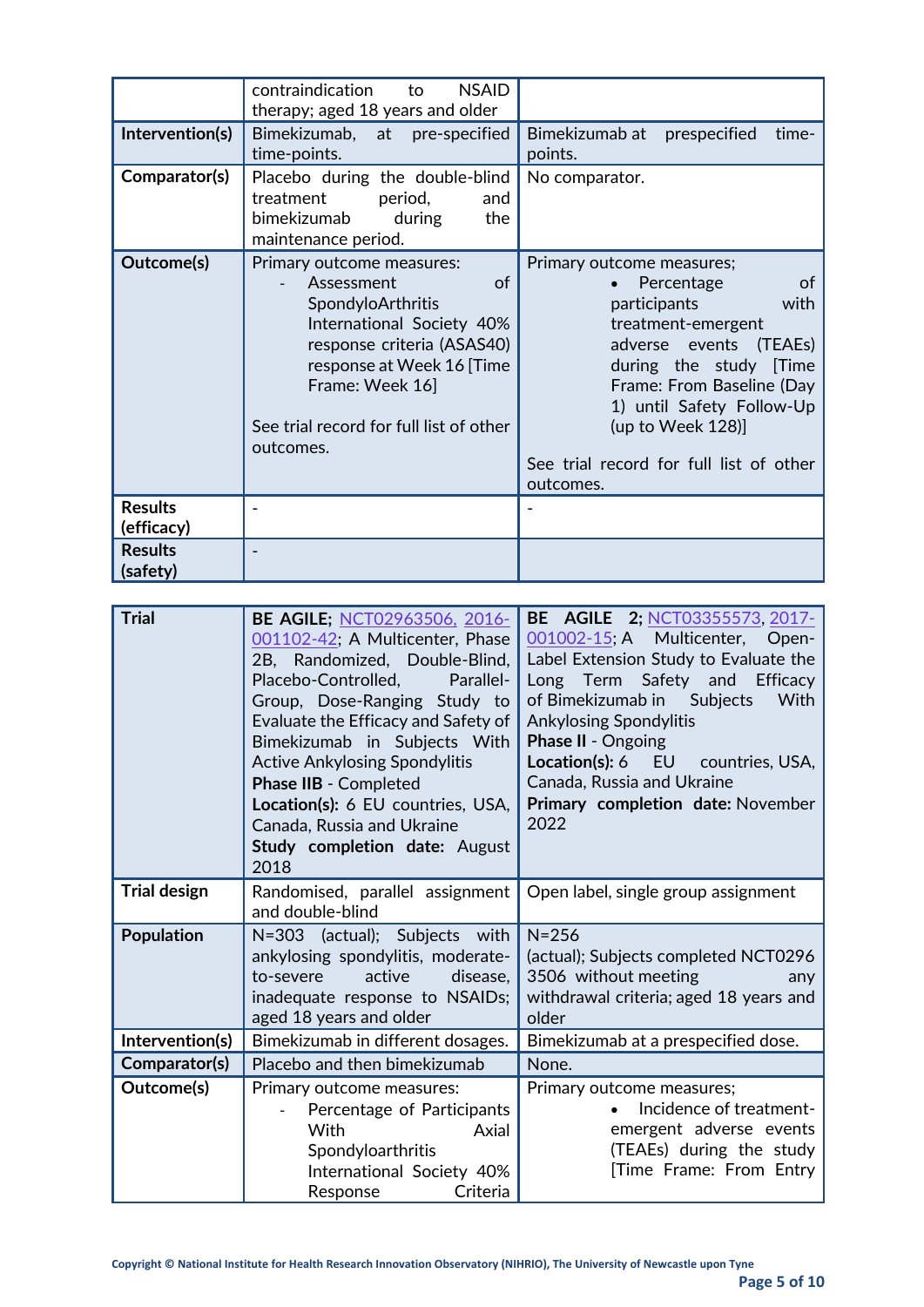|                              | (ASAS40) at Week 12<br>[Time Frame: Week 12]<br>See trial record for full list of other<br>outcomes.                                                                                                                                                                                                                                                                                                                                                                                                                                                                                                                                          | Visit (Visit 1) until Last Visit<br>(up to Week 208)]<br>Incidence of serious<br>adverse event (SAE) during<br>the study [Time Frame:<br>From Entry Visit (Visit 1)<br>until Last Visit (up to Week<br>208)]<br>See trial record for full list of other<br>outcomes.                                                                                                                                                                                                                                                                                                                                                                                                                                                                                                                                                                                                                   |
|------------------------------|-----------------------------------------------------------------------------------------------------------------------------------------------------------------------------------------------------------------------------------------------------------------------------------------------------------------------------------------------------------------------------------------------------------------------------------------------------------------------------------------------------------------------------------------------------------------------------------------------------------------------------------------------|----------------------------------------------------------------------------------------------------------------------------------------------------------------------------------------------------------------------------------------------------------------------------------------------------------------------------------------------------------------------------------------------------------------------------------------------------------------------------------------------------------------------------------------------------------------------------------------------------------------------------------------------------------------------------------------------------------------------------------------------------------------------------------------------------------------------------------------------------------------------------------------|
| <b>Results</b><br>(efficacy) | At week 12, significantly more<br>bimekizumab-treated<br>patients<br>achieved ASAS40 vs placebo (non-<br>responder imputation<br>(NRI):<br>29.5%-46.7% vs 13.3%; p<0.05 all<br>comparisons; OR vs placebo 2.6-<br>5.5 (95% Cl 1.0 to 12.9)). A<br>significant dose-response<br>was<br>observed (p<0.001). The primary<br>end point was supported by all<br>secondary efficacy outcomes. At<br>week 48, 58.6% and 62.3% of<br>patients receiving bimekizumab<br>160 and 320 mg throughout the<br>achieved<br>study<br>ASAS40,<br>respectively (NRI); similar ASAS40<br>response rates were observed in<br>re-randomised patients. <sup>6</sup> | Efficacy demonstrated at Week 48 in<br>BE AGILE was maintained or improved<br>up to Week 156. Mean Ankylosing<br>Spondylitis Disease Activity Score<br>(ASDAS) improved from 3.9 at BE<br>AGILE baseline to 2.0 and 1.8 at<br>Weeks 48 and 156 respectively (by<br>multiple imputation (MI)). At Week 156<br>in the NRI analyses, ASAS40 and ASAS<br>partial remission were achieved by<br>62.6% (observed case (OC): 72.6%)<br>and 32.7% (OC: 37.9%) patients<br>respectively. ASDAS inactive disease<br>and ASDAS < 2.1 responder rates (NRI)<br>were maintained or continued to<br>increase from Week 48, and by Week<br>156, responses were achieved by<br>28.0% (OC: 33.0%) and 57.1% (OC:<br>67.4%) patients respectively. ASDAS<br>major improvement responder rates<br>(NRI) continued to increase from<br>44.9% at Week 48 to 46.5% at Week<br>156 (OC: 52.9%). <sup>22</sup> |
| <b>Results</b><br>(safety)   | During the double-blind period,<br>treatment-emergent<br>adverse<br>events occurred in 26/60 (43.3%)<br>patients receiving placebo and<br>92/243<br>(37.9%)<br>receiving<br>bimekizumab. <sup>6</sup>                                                                                                                                                                                                                                                                                                                                                                                                                                         | Over the 156 weeks, the exposure-<br>adjusted incidence rate (EAIR) per 100<br>patient-years (PY) of TEAEs was 143.5,<br>with an EAIR of 5.8 for serious TEAEs,<br>1.3 for serious infections, and 3.8 for<br>Candida<br>infections.<br>All<br>Candida<br>infections were mild or moderate;<br>none were systemic or led to study<br>discontinuation. Over 156 weeks, the<br>EAIR of inflammatory bowel disease<br>$(1.2)$ ,<br>anterior<br>uveitis $(0.8)$ ,<br>and<br>injection site reactions (0.5) remained<br>low. <sup>22</sup>                                                                                                                                                                                                                                                                                                                                                  |

| Trial | NCT03215277, 2017-000957-37; A Multicenter, Phase 2A, Randomized,  <br>Investigator-Blind, Subject-Blind, Parallel-Group Study to Evaluate the<br>Efficacy and Safety of Bimekizumab and Certolizumab Pegol in Subjects<br>With Active Ankylosing Spondylitis |
|-------|---------------------------------------------------------------------------------------------------------------------------------------------------------------------------------------------------------------------------------------------------------------|
|       | <b>Phase IIA - Completed</b><br>Location(s): 6 EU countries, USA and Russia                                                                                                                                                                                   |
|       |                                                                                                                                                                                                                                                               |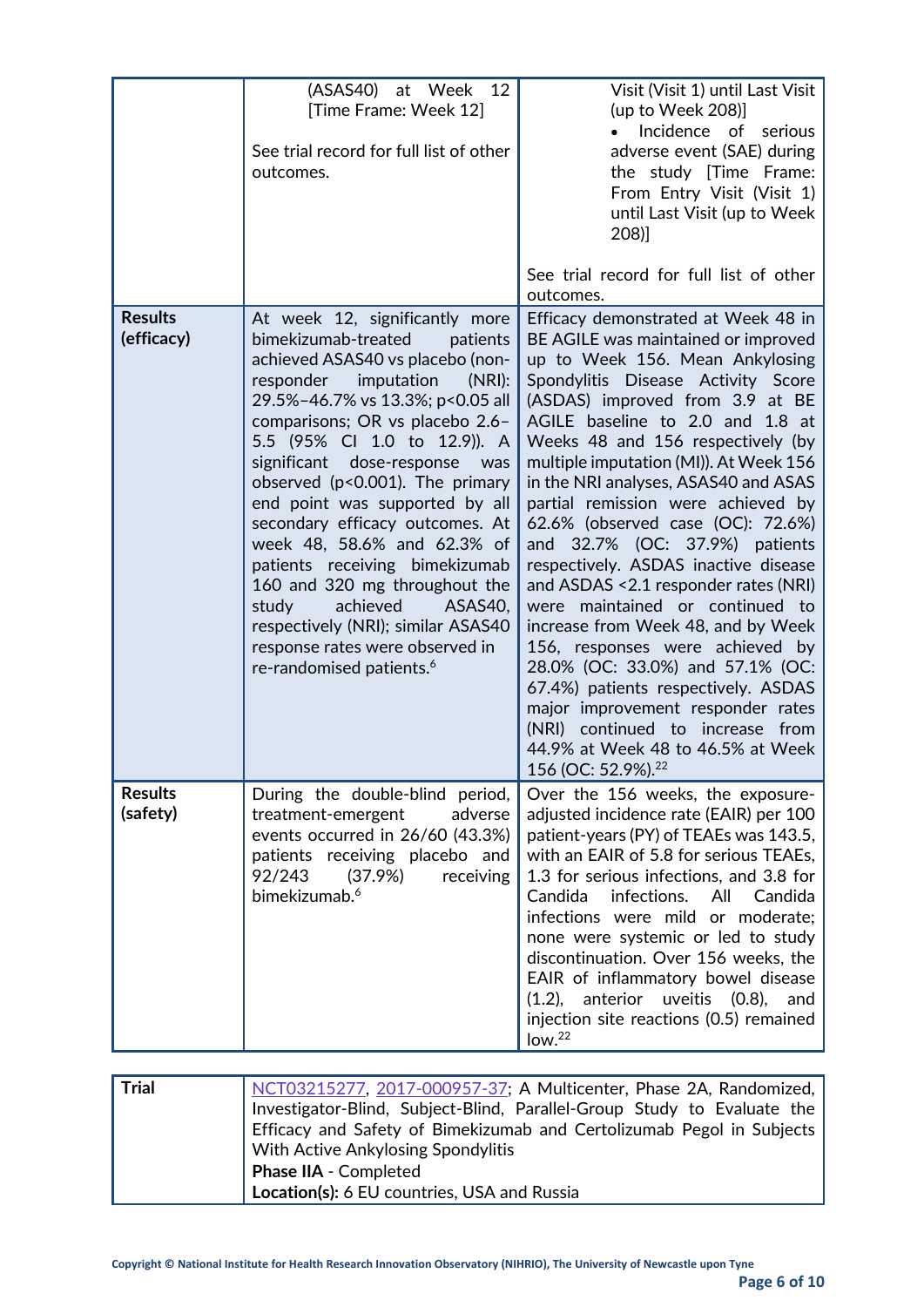|                              | <b>Study completion date: May 2020</b>                                                                                                                                                                                                                                                                                                                                                                                                                                                                                                                                                                                                                                                                |
|------------------------------|-------------------------------------------------------------------------------------------------------------------------------------------------------------------------------------------------------------------------------------------------------------------------------------------------------------------------------------------------------------------------------------------------------------------------------------------------------------------------------------------------------------------------------------------------------------------------------------------------------------------------------------------------------------------------------------------------------|
| <b>Trial design</b>          | Randomised, parallel assignment and double-blind                                                                                                                                                                                                                                                                                                                                                                                                                                                                                                                                                                                                                                                      |
| <b>Population</b>            | N=76; Subjects with active adult-onset ankylosing spondylitis, moderate to<br>severe disease, inadequate response to NSAIDs; aged 18 years and older                                                                                                                                                                                                                                                                                                                                                                                                                                                                                                                                                  |
| Intervention(s)              | Subjects will receive several bimekizumab administrations on pre-defined<br>time points.                                                                                                                                                                                                                                                                                                                                                                                                                                                                                                                                                                                                              |
| Comparator(s)                | Subjects will receive several certolizumab pegol administrations on pre-<br>defined time points.                                                                                                                                                                                                                                                                                                                                                                                                                                                                                                                                                                                                      |
| Outcome(s)                   | Primary outcome measures:<br>Change from Baseline in Ankylosing Spondylitis Disease Activity<br>Score (ASDAS) at Week 12 [Time Frame: From Baseline to Week 12]<br>Incidence of adverse events (AE) during the study conduct [Time<br>Frame: From Screening until Safety Follow-Up Visit (up to Week 64)]<br>Incidence of serious adverse events (SAEs) during the study conduct<br>[Time Frame: From Screening until Safety Follow-Up Visit (up to<br><b>Week 64)]</b><br>Number of subjects who withdrew due to an adverse event (AE)<br>during the study conduct [Time Frame: From Screening until Safety<br>Follow-Up Visit (up to Week 64)]<br>See trial record for full list of other outcomes. |
| <b>Results</b><br>(efficacy) |                                                                                                                                                                                                                                                                                                                                                                                                                                                                                                                                                                                                                                                                                                       |
| <b>Results</b><br>(safety)   |                                                                                                                                                                                                                                                                                                                                                                                                                                                                                                                                                                                                                                                                                                       |

### **ESTIMATED COST**

The cost of bimekizumab is not yet known.

### **RELEVANT GUIDANCE**

#### **NICE GUIDANCE**

- NICE technology appraisal in development. Tofacitinib for treating active ankylosing spondylitis (ID3865). Expected publication date: To Be Confirmed.
- NICE technology appraisal in development. Upadacitinib for treating active ankylosing spondylitis (ID3848). Expected publication date: To Be Confirmed.
- NICE technology appraisal. Ixekizumab for treating axial spondyloarthritis after NSAIDs (TA718). July 2021
- NICE technology appraisal. Secukinumab for active ankylosing spondylitis after treatment with non-steroidal anti-inflammatory drugs or TNF-alpha inhibitors (TA407). September 2016.
- NICE technology appraisal. TNF-alpha inhibitors for ankylosing spondylitis and nonradiographic axial spondyloarthritis (TA383). February 2016.
- NICE guideline. Spondyloarthritis in over 16s: diagnosis and management (NG65). February 2017. Last updated June 2017.
- NICE quality standard. Spondyloarthritis (QS170). June 2018.

### **NHS ENGLAND (POLICY/COMMISSIONING) GUIDANCE**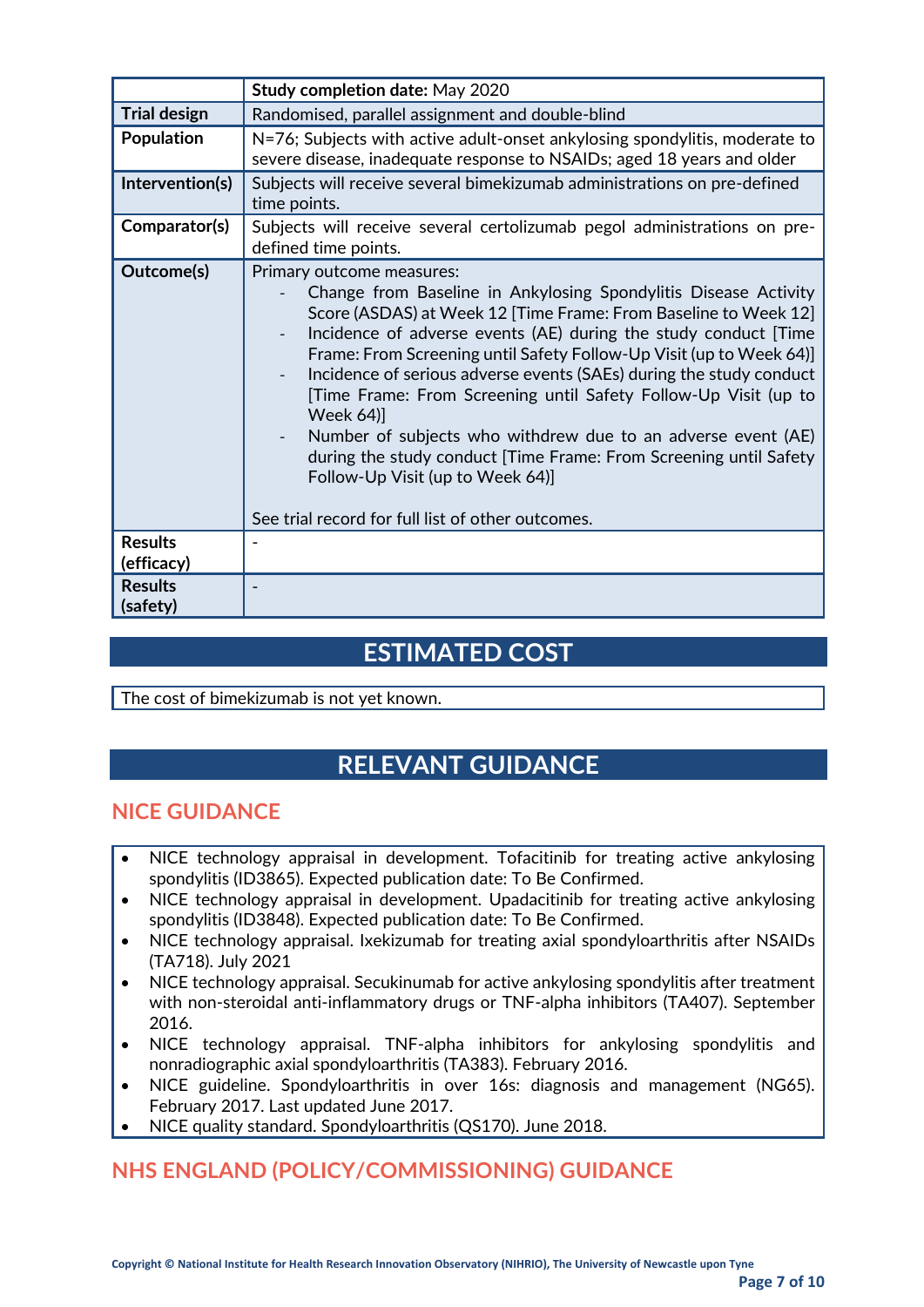• NHS England. 2013/14 NHS Standard Contract for Specialised Rheumatology Services (Adult). A13/S/a.

#### **OTHER GUIDANCE**

- American College of Rheumatology, the Spondylitis Association of America, and the Spondyloarthritis Research and Treatment Network (ACR/SAA/SPARTAN). Recommendations for the Treatment of Ankylosing Spondylitis and Nonradiographic Axial Spondyloarthritis. 2019.<sup>23</sup>
- NICE Clinical Knowledge Summary. Ankylosing spondylitis. May 2019. $^{24}$
- ASAS-EULAR. 2016 update of the ASAS-EULAR management recommendations for axial spondyloarthritis. 2017. 25
- British Society of Rheumatology and British Health Professionals in Rheumatology. Guideline for the treatment of axial spondyloarthritis (including ankylosing spondylitis) with biologics. 2017.<sup>26</sup>

### **ADDITIONAL INFORMATION**

### **REFERENCES**

- 1 ClinicalTrials.gov. A study to evaluate the efficacy and safety of bimekizumab in subjects with active ankylosing spondylitis (BE MOBILE 2). Trial ID: NCT03928743. 2019. Status: Recruiting. Available from[: https://clinicaltrials.gov/ct2/show/NCT03928743](https://clinicaltrials.gov/ct2/show/NCT03928743) [Accessed 26 July 2021].
- 2 UCB. UCB's key pipeline molecule bimekizumab demonstrated improved outcomes for ankylosing spondylitis patients. 2019. Available from: [https://www.ucb.com/stories](https://www.ucb.com/stories-media/Press-Releases/article/UCB-s-Key-Pipeline-Molecule-Bimekizumab-Demonstrated-Improved-Outcomes-for-Ankylosing-Spondylitis-Patients)[media/Press-Releases/article/UCB-s-Key-Pipeline-Molecule-Bimekizumab-Demonstrated-](https://www.ucb.com/stories-media/Press-Releases/article/UCB-s-Key-Pipeline-Molecule-Bimekizumab-Demonstrated-Improved-Outcomes-for-Ankylosing-Spondylitis-Patients)[Improved-Outcomes-for-Ankylosing-Spondylitis-Patients](https://www.ucb.com/stories-media/Press-Releases/article/UCB-s-Key-Pipeline-Molecule-Bimekizumab-Demonstrated-Improved-Outcomes-for-Ankylosing-Spondylitis-Patients) [Accessed 26 July 2021].
- 3 Clinicaltrials.gov. A Multicenter, Open-Label Extension Study to Asses the Long-Term Safety, Tolerability, and Efficacy of Bimekizumab in the Treatment of Study Participants With Active Axial Spondyloarthritis, Ankylosing Spondylitis, and Nonradiographic Axial Spondyloarthritis. Trial ID: NCT04436640. 2020; Status: Enrolling by invitation. Available from: [https://clinicaltrials.gov/ct2/show/NCT04436640.](https://clinicaltrials.gov/ct2/show/NCT04436640)
- 4 NICE. Spondyloarthritis in over 16s: diagnosis and management [NG65]. 2017. Available from: [https://www.nice.org.uk/guidance/ng65/chapter/Recommendations#pharmacological](https://www.nice.org.uk/guidance/ng65/chapter/Recommendations#pharmacological-management-of-spondyloarthritis)[management-of-spondyloarthritis](https://www.nice.org.uk/guidance/ng65/chapter/Recommendations#pharmacological-management-of-spondyloarthritis) [Accessed 26 July 2021].
- 5 van der Heijde D, Gensler L, Deodhar A, Baraliakos X, Poddubnyy D, Farmer M, et al. Dual neutralisation of IL-17A and IL-17F with bimekizumab in patients with active ankylosing spondylitis (AS): 12 week results from a phase 2b randomised, double-blind, placebo-controlled, dose-ranging study. Annals of Rheumatic Disease. 2018;77. Available from: [https://ard.bmj.com/content/annrheumdis/77/Suppl\\_2/70.1.full.pdf.](https://ard.bmj.com/content/annrheumdis/77/Suppl_2/70.1.full.pdf)
- 6 van der Heijde D, Gensler LS, Deodhar A, Baraliakos X, Poddubnyy D, Kivitz A, et al. Dual neutralisation of interleukin-17A and interleukin-17F with bimekizumab in patients with active ankylosing spondylitis: results from a 48-week phase IIb, randomised, double-blind, placebocontrolled, dose-ranging study. Annals of the Rheumatic Diseases. 2020;79(5):595. Available from: [https://doi.org/10.1136/annrheumdis-2020-216980.](https://doi.org/10.1136/annrheumdis-2020-216980)
- 7 National Insititute for Health and Care Excellence (NICE). Bimekizumab for treating moderate to severe plaque psoriasis. 2021. Available from[: https://www.nice.org.uk/guidance/TA723](https://www.nice.org.uk/guidance/TA723) [Accessed 10 August 2021].
- 8 European Medicines Agency. Bimzelx. 2021. Available from: <https://www.ema.europa.eu/en/medicines/human/EPAR/bimzelx> [Accessed 10 August 2021].
- 9 Clinicaltrials.gov. *Search for: Bimekizumab | Phase 2, 3.* 2021. Available from: [https://clinicaltrials.gov/ct2/results?term=Bimekizumab&age\\_v=&gndr=&type=&rslt=&phase=1](https://clinicaltrials.gov/ct2/results?term=Bimekizumab&age_v=&gndr=&type=&rslt=&phase=1&phase=2&Search=Apply) [&phase=2&Search=Apply](https://clinicaltrials.gov/ct2/results?term=Bimekizumab&age_v=&gndr=&type=&rslt=&phase=1&phase=2&Search=Apply) [Accessed 10 August 2021].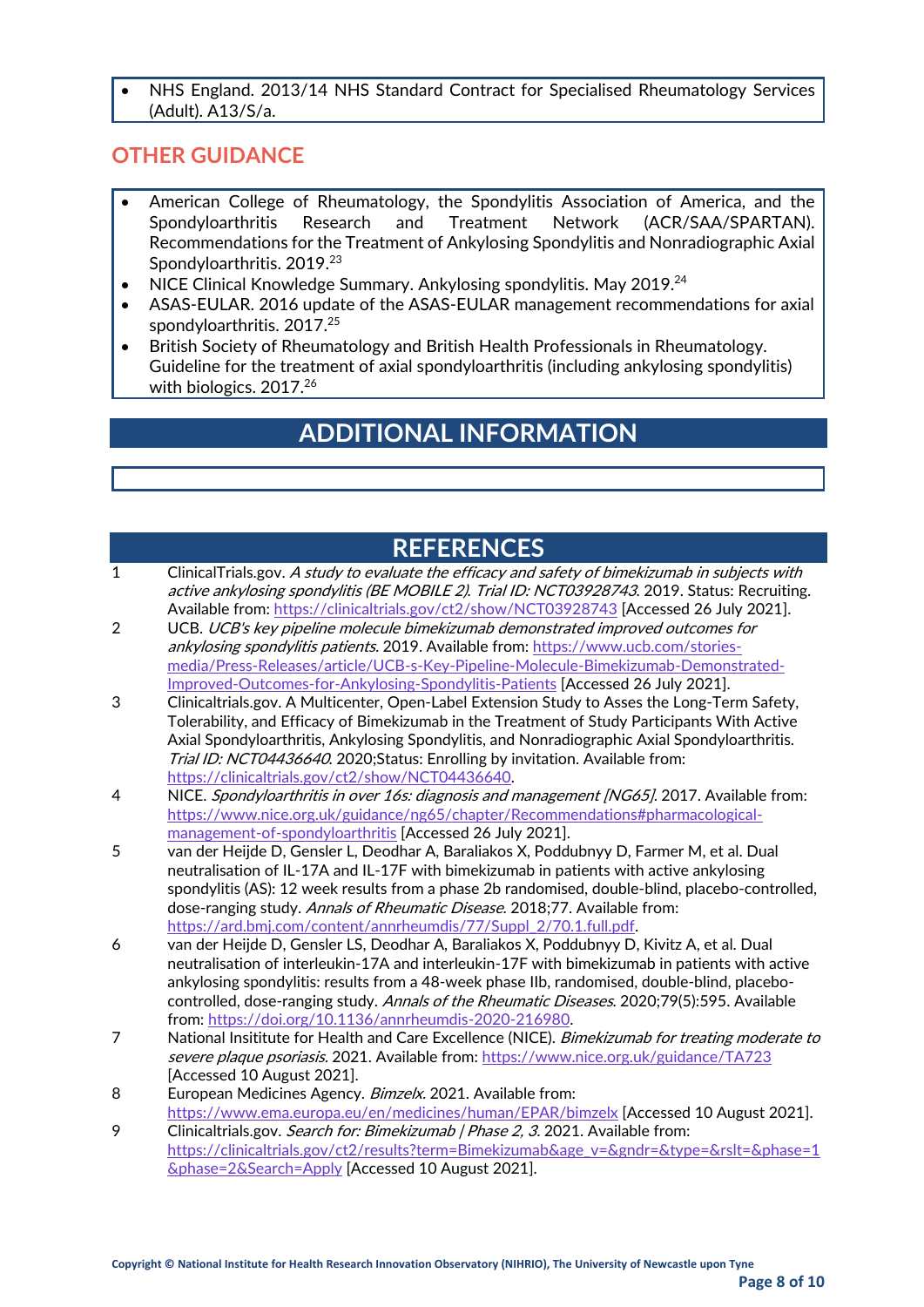- 10 National Insititute for Health and Care Excellence (NICE). NICE Clinical Knowledge Summaries. Ankylosing spondylitis. 2019. Available from: [https://cks.nice.org.uk/topics/ankylosing](https://cks.nice.org.uk/topics/ankylosing-spondylitis/#!topicSummary)[spondylitis/#!topicSummary](https://cks.nice.org.uk/topics/ankylosing-spondylitis/#!topicSummary) [Accessed 11 August 2021].
- 11 Zhu W, He X, Cheng K, Zhang L, Chen D, Wang X, et al. Ankylosing spondylitis: etiology, pathogenesis, and treatments. Bone Research. 2019 2019/08/05;7(1):22. Available from: [https://doi.org/10.1038/s41413-019-0057-8.](https://doi.org/10.1038/s41413-019-0057-8)
- 12 National Health Service (NHS). Symptoms -Ankylosing spondylitis. 2019. Available from: <https://www.nhs.uk/conditions/ankylosing-spondylitis/symptoms/> [Accessed 11 August 2021].
- 13 Braun J, Bollow M, Remlinger G, Eggens U, Rudwaleit M, Distler A, et al. Prevalence of spondylarthropathies in HLA-B27 positive and negative blood donors. Arthritis & Rheumatism. 1998;41(1):58-67. Available from: [https://doi.org/10.1002/1529-0131\(199801\)41:1<58::AID-](https://doi.org/10.1002/1529-0131(199801)41:1%3c58::AID-ART8%3e3.0.CO;2-G.)[ART8>3.0.CO;2-G.](https://doi.org/10.1002/1529-0131(199801)41:1%3c58::AID-ART8%3e3.0.CO;2-G.)
- 14 Dean LE, Jones GT, MacDonald AG, Downham C, Sturrock RD, Macfarlane GJ. Global prevalence of ankylosing spondylitis. Rheumatology. 2013;53(4):650-7. Available from: [https://doi.org/10.1093/rheumatology/ket387.](https://doi.org/10.1093/rheumatology/ket387)
- 15 Patient. Ankylosing Spondylitis. 2021. Available from[: https://patient.info/bones-joints](https://patient.info/bones-joints-muscles/back-and-spine-pain/ankylosing-spondylitis)[muscles/back-and-spine-pain/ankylosing-spondylitis](https://patient.info/bones-joints-muscles/back-and-spine-pain/ankylosing-spondylitis) [Accessed 11 August 2021].
- 16 Rudwaleit M, van der Heijde D, Landewé R, Listing J, Akkoc N, Brandt J, et al. The development of Assessment of SpondyloArthritis international Society classification criteria for axial spondyloarthritis (part II): validation and final selection. Annals of the Rheumatic Diseases. 2009;68(6):777-83. Available from: [https://doi.org/10.1136/ard.2009.108233.](https://doi.org/10.1136/ard.2009.108233)
- 17 NHS Digital. Hospital Admitted Patient Care Activity, 2019-20: Diagnosis. Available from: [https://digital.nhs.uk/data-and-information/publications/statistical/hospital-admitted-patient](https://digital.nhs.uk/data-and-information/publications/statistical/hospital-admitted-patient-care-activity/2019-20)[care-activity/2019-20](https://digital.nhs.uk/data-and-information/publications/statistical/hospital-admitted-patient-care-activity/2019-20) [Downloaded 16 April 2021].
- 18 Office for National Statistics. Deaths registered in England and Wales 21st century mortality. 2020. Available from: [https://www.ons.gov.uk/peoplepopulationandcommunity/birthsdeathsandmarriages/deaths/da](https://www.ons.gov.uk/peoplepopulationandcommunity/birthsdeathsandmarriages/deaths/datasets/the21stcenturymortalityfilesdeathsdataset) [tasets/the21stcenturymortalityfilesdeathsdataset](https://www.ons.gov.uk/peoplepopulationandcommunity/birthsdeathsandmarriages/deaths/datasets/the21stcenturymortalityfilesdeathsdataset) [Accessed 10 August 2021].
- 19 National Health Service (NHS). Treatment -Ankylosing spondylitis. 2019. Available from: <https://www.nhs.uk/conditions/ankylosing-spondylitis/treatment/> [Accessed 11 August 2021].
- 20 National Institute for Health and Care Excellence (NICE). Secukinumab for treating ankylosing spondylitis after inadequate response to non-steroidal anti-inflammatory drugs or TNF-alpha inhibitors: Final scope (TA407). Last Update Date: Available from: <https://www.nice.org.uk/guidance/ta407/documents/final-scope> [Accessed 10 August 2021].
- 21 National Insititute for Health and Care Excellence (NICE). NICE Pathway: Managing spondyloarthritis in adults / Choice of biological therapy for pain relief. Available from: [https://pathways.nice.org.uk/pathways/spondyloarthritis#path=view%3A/pathways/spondyloa](https://pathways.nice.org.uk/pathways/spondyloarthritis#path=view%3A/pathways/spondyloarthritis/managing-spondyloarthritis-in-adults.xml&content=view-node%3Anodes-choice-of-biological-therapy-for-pain-relief) [rthritis/managing-spondyloarthritis-in-adults.xml&content=view-node%3Anodes-choice-of](https://pathways.nice.org.uk/pathways/spondyloarthritis#path=view%3A/pathways/spondyloarthritis/managing-spondyloarthritis-in-adults.xml&content=view-node%3Anodes-choice-of-biological-therapy-for-pain-relief)[biological-therapy-for-pain-relief](https://pathways.nice.org.uk/pathways/spondyloarthritis#path=view%3A/pathways/spondyloarthritis/managing-spondyloarthritis-in-adults.xml&content=view-node%3Anodes-choice-of-biological-therapy-for-pain-relief) [Accessed 11 August 2021].
- 22 Van der Heijde D, Deodhar A, Gensler LS, Poddubnyy D, Kivitz A, Dougados M, et al. POS0226 BIMEKIZUMAB LONG-TERM SAFETY AND EFFICACY IN PATIENTS WITH ANKYLOSING SPONDYLITIS: 3-YEAR RESULTS FROM A PHASE 2B STUDY. Annals of the Rheumatic Diseases. 2021;80(Suppl 1):332-3. Available from: [https://doi.org/10.1136/annrheumdis-2021](https://doi.org/10.1136/annrheumdis-2021-eular.156) [eular.156.](https://doi.org/10.1136/annrheumdis-2021-eular.156)
- 23 Ward MM, Deodhar A, Gensler LS, Dubreuil M, Yu D, Khan MA, et al. 2019 Update of the American College of Rheumatology/Spondylitis Association of America/Spondyloarthritis Research and Treatment Network Recommendations for the Treatment of Ankylosing Spondylitis and Nonradiographic Axial Spondyloarthritis. Arthritis Care & Research. 2019;71(10):1285-99. Available from: [https://doi.org/10.1002/acr.24025.](https://doi.org/10.1002/acr.24025)
- 24 Clarity Informatics. Ankylosing spondylitis. 2019. Available from: <https://cks.nice.org.uk/ankylosing-spondylitis#!backgroundSub> [Accessed 10 August 2021].
- 25 Van der Heijde D, Ramiro S, Landewe R, Baraliakos X, van den Bosch F, Sepriano A, et al. 2016 update of the ASAS-EULAR management recommendations for axial spondyloarthritis. Annals of the Rheumatic Diseases. 2017;76:978 - 91. Available from: [https://doi.org/10.1136/annrheumdis-2016-210770.](https://doi.org/10.1136/annrheumdis-2016-210770)
- 26 Hamilton L, Barkham N, Bhalla A, Brittain R, Cook D, Jones G, et al. BSR and BHPR guideline for the treatment of axial spondyloarthritis (including ankylosing spondylitis) with biologics. Rheumatology. 2016;56(2):313-6. Available from: [https://doi.org/10.1093/rheumatology/kew223.](https://doi.org/10.1093/rheumatology/kew223)

**Page 9 of 10**